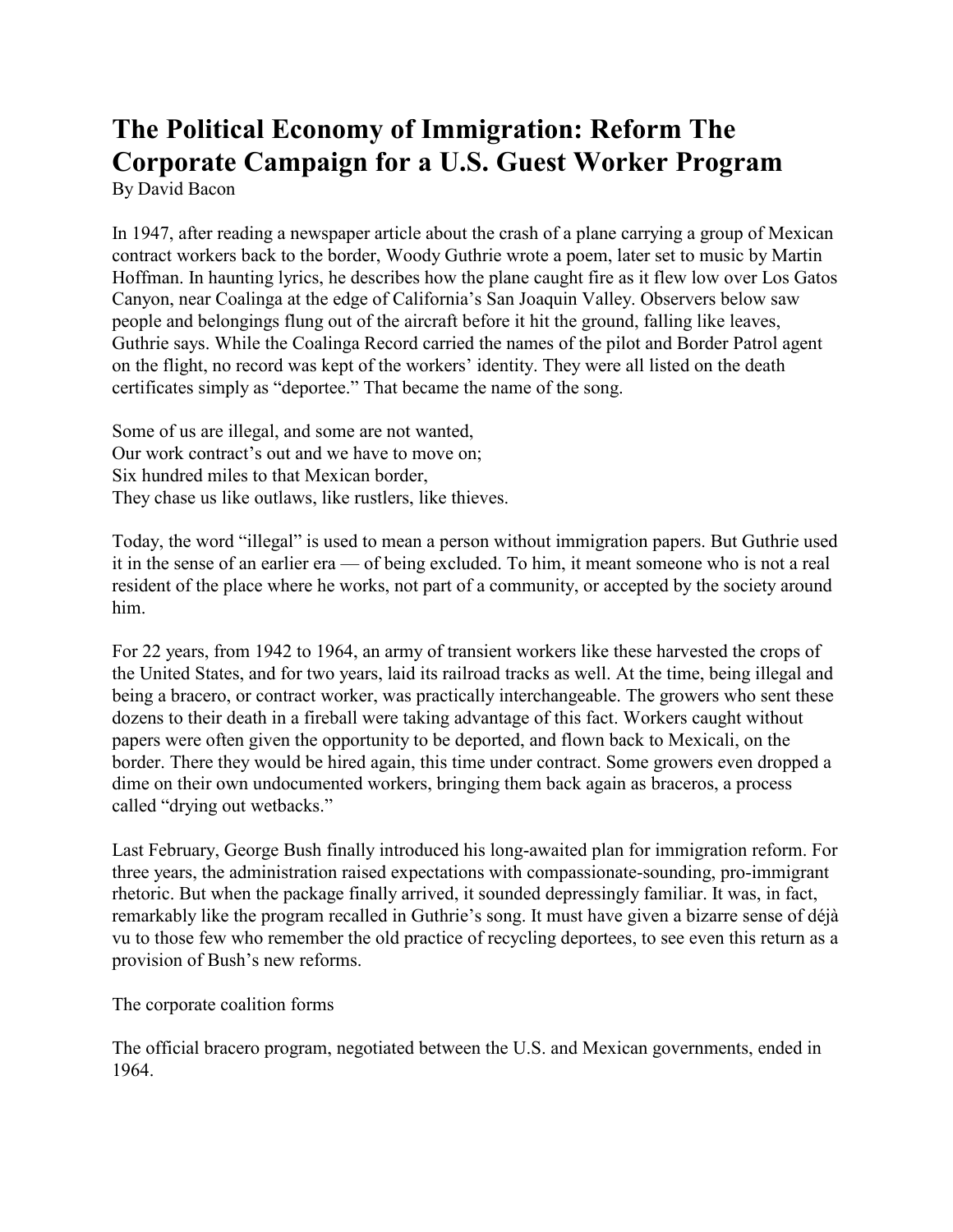Ernesto Galarza, a labor organizer, former diplomat and early hero of the Chicano movement, was its greatest opponent in Washington.

Cesar Chavez was also an early voice calling for abolition. Chavez later said he could never have organized the United Farm Workers (UFW) until growers could no longer hire braceros during strikes. In fact, the great five-year grape strike in which the UFW was born began the year after the bracero program ended. According to the UFW's Mark Grossman, "Chavez believed agribusiness' chief farm labor strategy for decades was maintaining a surplus labor supply to keep wages and benefits depressed, and fight unionization."

Guest worker programs in the United States never really ended, though. New laws created new visa categories, and among them are four that permit employers to bring workers in for temporary labor. Some cover agricultural laborers and some cover skilled workers in healthcare and high tech. Employers complain about restrictions on all of them — on numbers, and requirements that they show that U.S. resident workers aren't available for the jobs they want to fill. Until George Bush was elected, their complaints were largely dismissed as self-interested efforts to lower wages. But at the end of the 1990s, the country's largest employer associations formed a low-profile, shadowy group to change that. And when the votes were counted (or not) in Florida in 2000, their fortunes began to change. As a result, Bush's recent immigration reform proposal has brought the old bracero experience closer to new life than it's been since Galarza killed the program in 1964.

The Essential Worker Immigration Coalition (EWIC) was organized in 1999, while Bill Clinton was still president. Its genesis is tied to one of the Clinton administration's most celebrated immigration enforcement plans, Operation Vanguard.

For an entire year in 1998, the Immigration and Naturalization Service (INS) went through the employment records of every meatpacking plant in the state of Nebraska. Poring through the documents of 24,310 people employed in 40 factories, they pulled out 4,762 names. These individuals were sent letters, asking them to come in for a chat with an INS agent down at the plant. About a thousand actually did that. Of them, 34 people were found to be in the country illegally and deported. The rest, over 3,500 people, left their jobs, whether for immigration reasons or just as part of normal turnover. The INS declared victory, crowing that it had found a new, effective means of enforcing employer sanctions — that part of the 1986 Immigration Reform and Control Act which makes it illegal for an employer to hire someone without papers, and a crime for an undocumented worker to hold a job.

Nebraska's Governor Mike Johanns and the American Meatpacking Institute hit the roof. They accused the INS of creating production bottlenecks, and implied they'd been denied a necessary source of labor, if America wanted to continue eating beef for dinner.

Oddly enough, the INS agreed. In fact, one of Operation Vanguard's architects, Dallas District Director Mark Reed, boasted that year that the operation would force employer groups to support guest worker legislation. "It's time for a gut check," he declared. "We depend on foreign labor ... How can we get unauthorized [undocumented] workers back into the workforce in a legal way?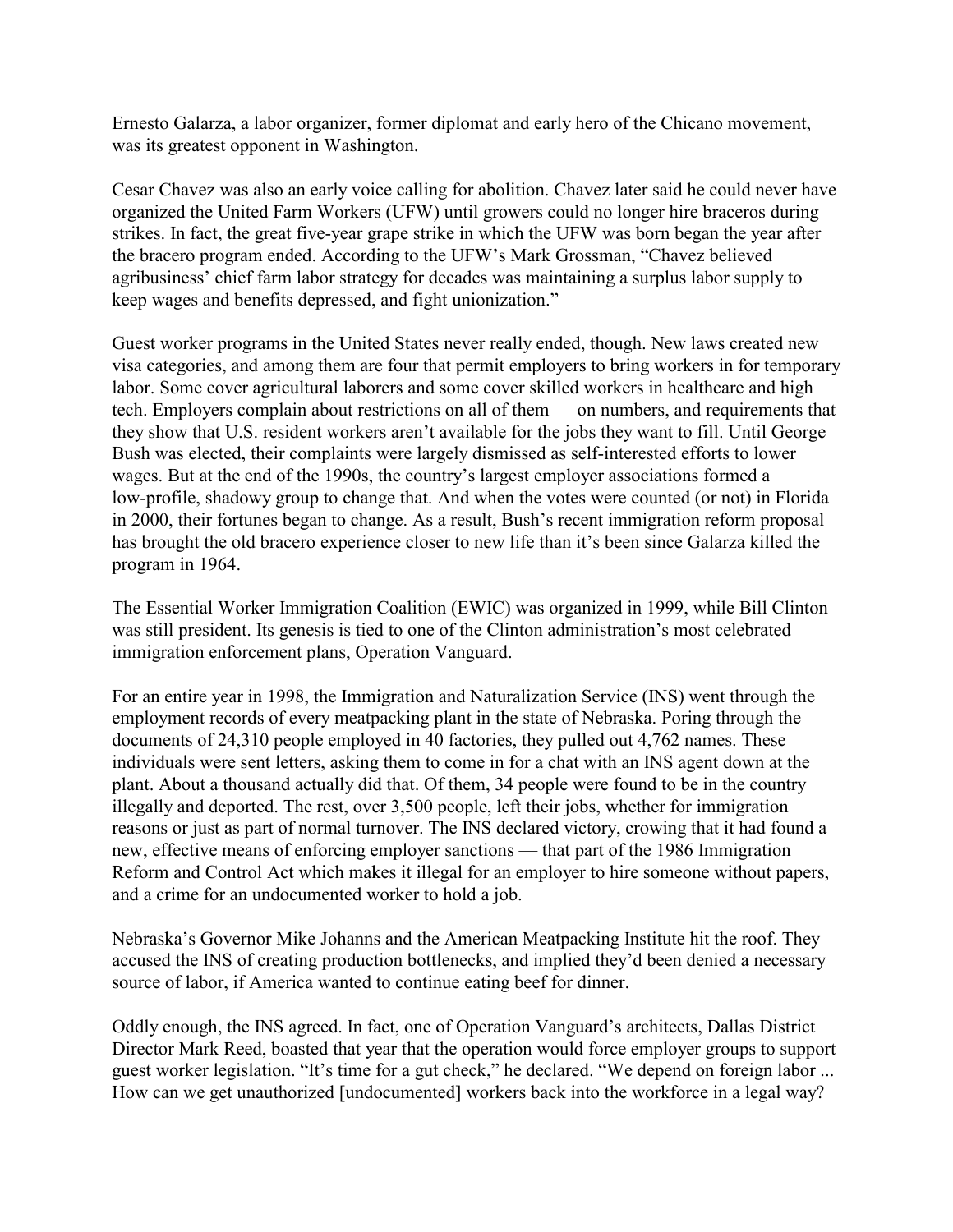If we don't have illegal immigration anymore, we'll have the political support for guest workers."

There's no question that many U.S. industries have become dependent on immigrant labor. The Pew Hispanic Center estimates that, in 2001, undocumented workers comprised 58 percent of the work force in agriculture, 23.8 percent in private household services, 16.6 percent in business services, 9.1 percent in restaurants and 6.4 percent in construction. The Migrant Policy Institute reports that, in 1990, 11.6 million immigrants made up 9 percent of the U.S. workforce, and that by 2002, their numbers had grown to 20.3 million workers, or 14 percent of the workforce.

Operation Vanguard did get industry thinking. In the operation's wake, Sherry Edwards of the American Meat Institute said that while guest workers were a good idea, packers needed more than the old bracero program. "We need permanent workers, not seasonal laborers," she said.

1999 was the year the AMI and a group of corporate trade associations, in industries employing large numbers of immigrant workers, introduced themselves to Congress for the first time.

That November, the Essential Worker Immigration Coalition began lobbying for a new, greatly expanded guest worker program. Its rhetoric referred to immigrants as essential workers, and its proposals treated guest workers as the most essential of all. Industry faced a huge labor shortage, EWIC announced, and "part of the solution involves allowing companies to hire foreign workers to fill the essential worker shortages."

The group quickly grew to include 36 of the country's most powerful employer associations, headed by the U.S. Chamber of Commerce. The National Association of Chain Drug Stores belongs (think Wal-Mart, which has two members on the NACDS board, and was sanctioned for employing undocumented workers last year.) So do the American Health Care Association, the American Hotel and Lodging Association, the National Council of Chain Restaurants, the National Restaurant Association and the National Retail Federation — all of whose members depend on a workforce almost entirely without benefits, working at close to minimum wage. The violently anti-union Associated Builders and Contractors belongs, along with its more union-friendly cousin, the Associated General Contractors. The American Meat Institute, of course, was there from the beginning.

The Clinton administration initially held out some hope for the EWIC program. Henry Cisneros, after leaving his job as HUD secretary, eventually to head the huge Spanish-language Univision media conglomerate, promoted a package immigration deal including guest workers. In an April 2000 meeting in Washington, he proposed that unions and immigrant rights groups, which were seeking an amnesty for the undocumented, relax their opposition to guest worker programs in return for it. As those discussions moved forward during the 2000 campaign, farm worker unions and grower organizations agreed to a deal in which undocumented agricultural laborers would get a partial amnesty, and growers would get relaxation of some restrictions on the existing farm guest worker program, H2-A.

With George Bush's election, growers walked out of those negotiations, convinced they could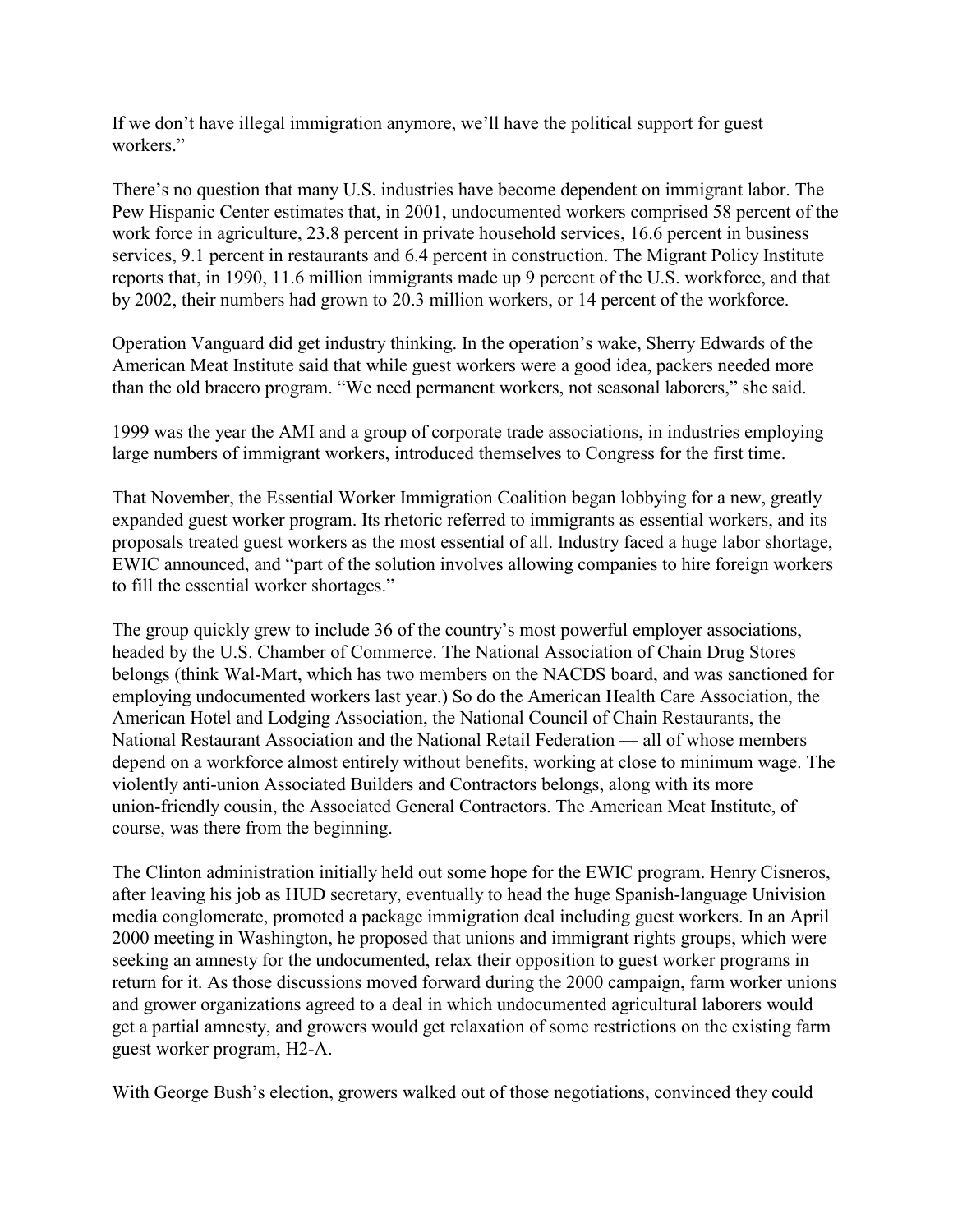get a better deal. The Florida vote count gave EWIC hope as well. Bush fed those expectations, conducting a highly publicized series of meetings with Mexican President Vicente Fox over a set of immigration law changes described by then-Mexican Foreign Secretary Jorge Castañeda as "the whole enchilada." This deal proposed the same tradeoff — amnesty for a new guest worker program.

## The terrorism card

But economic recession and the attacks on the World Trade Center and the Pentagon changed everything. Immigrants across the board were scapegoated for terrorism generally. In 2003 alone, Social Security sent over 70,000 letters to employers listing over three-quarters of a million workers whose names and numbers didn't jibe. Most companies interpreted those letters to mean that workers lacked immigration papers as well, and fired massive numbers of people.

In this new political climate, EWIC recast its proposals. Guest worker programs, it said, were actually a means to track the names and identities of those who otherwise would sneak across the border. Terrorists thus could be identified and pursued. "September 11 means we have to look at all these issues through the lens of national security," said John Gay, EWIC co-chair and vice-president of the International Franchise Association. "We live in a pool of migrating people, and we have to control people coming across the border."

EWIC has always emphasized the economic benefits of guest worker programs. In 2002, however, it began to mount an ideological defense as well. EWIC joined forces with the Cato Institute, the libertarian think tank whose ideology frames much of the Bush administration's legislative agenda. Asserting that "America's border policy has failed to achieve its principal objective: to stem the flow of undocumented workers into the U.S. labor market," a Cato Institute report authored by Daniel Griswold called instead for an "open, integrated labor market." The key to meeting the demand for low-skilled workers, Griswold asserted, was legal immigration of a special type.

"The experience of the bracero program," he alleged, "demonstrates that workers prefer the legal channel." To open one up, a temporary work visa "should be created that would allow Mexican nationals to remain in the United States to work for a limited period. The visa could authorize work for a definite period, perhaps three years, and would be renewable for an additional limited period." About 300,000 visas should be issued at first, the institute suggested. Guest workers with temporary visas would be able to get into line for eventual permanent visas after a few years of work. It is a long line — an applicant today at the Mexico City embassy, with the lowest preference, has to wait 12 to 15 years to get a permanent residence visa. Undocumented people already in the United States would also be allowed to apply to become temporary workers, and eventually get into the back of the line. This substitute for amnesty would "dry out the wetbacks," much as the growers were doing with those who perished in Los Gatos Canyon.

The Cato Institute report was issued on October 15, 2002, a year and a half before Bush finally made his proposal. When he did, the two proposals were identical.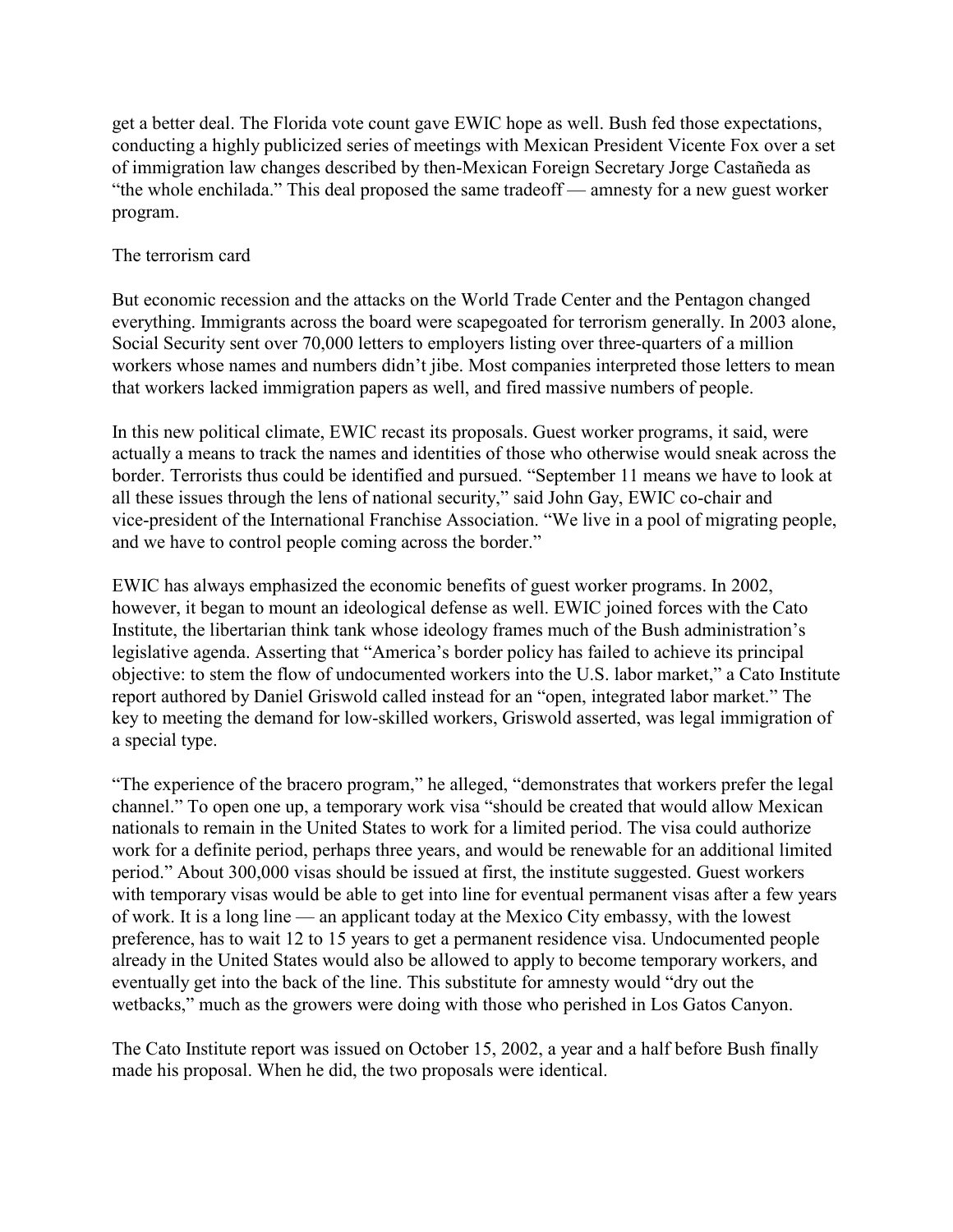Following the issuance of the Cato report, EWIC went to Capitol Hill to renew its push for guest workers, this time emphasizing the threat posed by the undocumented to national security. Saying that "authorities know very little" about the seven million people without papers in the United States, it warned that while most just came to work, "those few who wish to do us harm find it easier to hide among their great numbers."

No undocumented worker from Mexico or Central America has ever been connected with terrorism, and those who flew the planes into the World Trade Center and the Pentagon all came to the United States with visas. Nevertheless, an EWIC letter to senators asked, "How can the immigration status quo be tolerated?"

When President Bush finally issued his reform proposal in January, it contained no broad-based amnesty for the millions of undocumented currently in the United States, unlike the compromise signed by Ronald Reagan in 1986, or the amnesty/guest worker deal proposed under Clinton. As the Cato report recommended, it focused entirely on establishing a new temporary worker program.

The proposal was immediately embraced by EWIC and its member industry associations. The National Restaurant Association warned that restaurants faced "a worker shortage of 1.5 million jobs" by 2014, and praised the plan, which it said "would give employers greater opportunities to fill these jobs, grow their business and help grow the economy."

EWIC and Cato were successful in getting support from the conservative wing of the Republican Party as well. House of Representatives Majority Leader Tom Delay, R-Texas, announced that "it is vitally important this country have some sort of guest worker program. It is only fair to those here in the United States who need the workers and it is doubly fair to the families, Mexicans that need the work."

Bush's proposal, however, was not warmly received by immigrants themselves, even those who supposedly would benefit the most.

In a poll conducted by Bendixen and Associates for New California Media and the James Irvine Foundation, 50 percent of the undocumented workers surveyed opposed it once its provisions were explained, with only 42 percent supporting it.

Renee Saucedo, director of San Francisco's Day Labor Program, says that the city's street corner laborers discussed the proposal extensively, and rejected it almost unanimously. "They feel that a temporary visa status would make them as vulnerable to exploitation as the undocumented status most of them now share," she explains.

The organization of veterans of the bracero program, with chapters in both the United States and Mexico, was even more critical. "We're totally opposed to the institution of new guest worker programs," explains Ventura Gutierrez, head of the Union Sin Fronteras. "People who lived through the old program know the abuse they will cause." Thousands of former braceros are still trying to collect money deducted from their pay during the 1940s and 1950s, money that was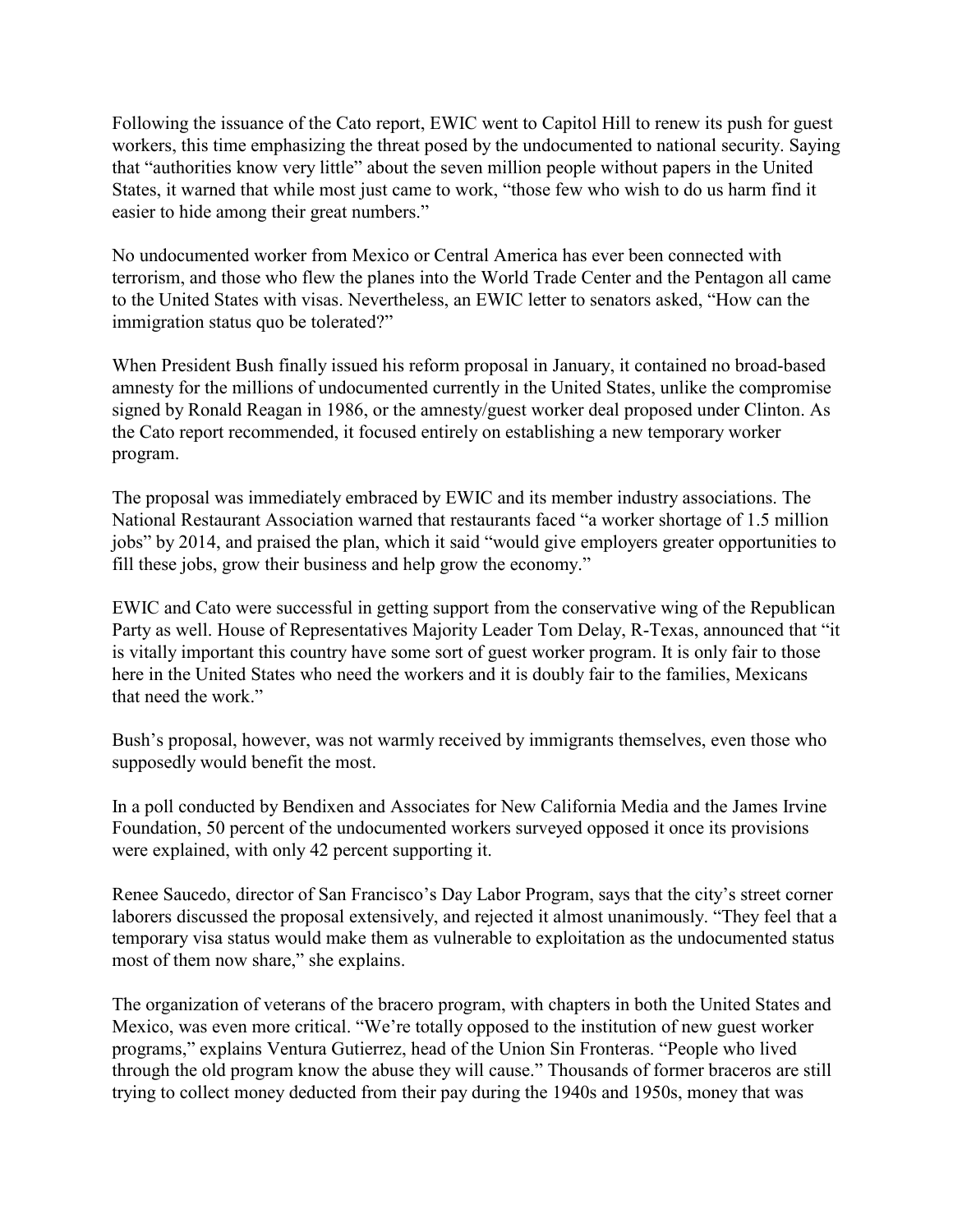supposedly held in trust to ensure they completed their work contracts, but never turned over to them. Bush's proposal contains a similar provision.

U.S. labor opposition focused on the lack of a real amnesty. Eliseo Medina, executive vice president of the Service Employees International Union, and one of the AFL-CIO's key policy makers on immigration, says that "Bush tells immigrants you have no right to earn citizenship but tells corporations you have the right to exploit workers, both American and immigrant. ... This proposal allows hard-working, tax-paying immigrants to become a legitimate part of our economy, but it keeps them from fully participating in our democracy — making immigrants a permanent sub-class of our society."

## EWIC's grand triumph

While expanded guest worker programs have been a key element in Republican immigration reform proposals that predate Bush's, one mark of the success of EWIC in influencing the national debate has been their incorporation into Democratic proposals as well. In fact, the accepted wisdom on Capitol Hill now holds that no reform is possible if industry doesn't get what it wants. Even immigrant advocacy organizations within the beltway now include EWIC and its guest worker proposals in their legislative agenda.

In 1986, Reagan approved a broad-based amnesty for over 6 million undocumented immigrants, who were required to show that they'd been living in the country since 1982. EWIC's contribution has been to reframe the residency requirement contained in the 1986 legislation, transforming it into the concept of "earned legalization." In other words, it's no longer sufficient to have lived in the United States for years — only participation as a "willing employee" in a new temporary worker program, contracted out to a "willing employer" (in the terminology of Bush and the Cato Institute) qualifies someone for eventual legalization.

In a January press conference just prior to Bush's announcement, representatives of the National Immigration Forum, the American Immigration Lawyers Association and the National Council of La Raza outlined a joint proposal for immigration reform, which included "earned legalization," border enforcement policies which don't jeopardize the lives of those crossing, and more guest workers. Jean Butterfield, from the AILA, announced that "the essential worker sector, the service sector, needs these people [temporary workers] in fields and factories." NIF director Frank Sharry described their proposals as "more market-sensitive immigration," and declared that "this is what immigrants want."

Those proposals were eventually incorporated into a bipartisan bill sponsored by Senators Tom Daschle, D-South Dakota, and Chuck Hegel, R-Nebraska, and finally into a Democratic immigration reform proposal introduced by Representative Luis Gutierrez, D-Illinois, and Senator Edward Kennedy, D-Massachusetts. The Gutierrez- Kennedy Bill, nicknamed the SOLVE Act, would allow people who have lived in the United States for the past five years, and worked for two years, to apply for legal status, but would also allow employers to bring in up to 350,000 additional temporary workers, presumably through a recruitment system similar to the current one.